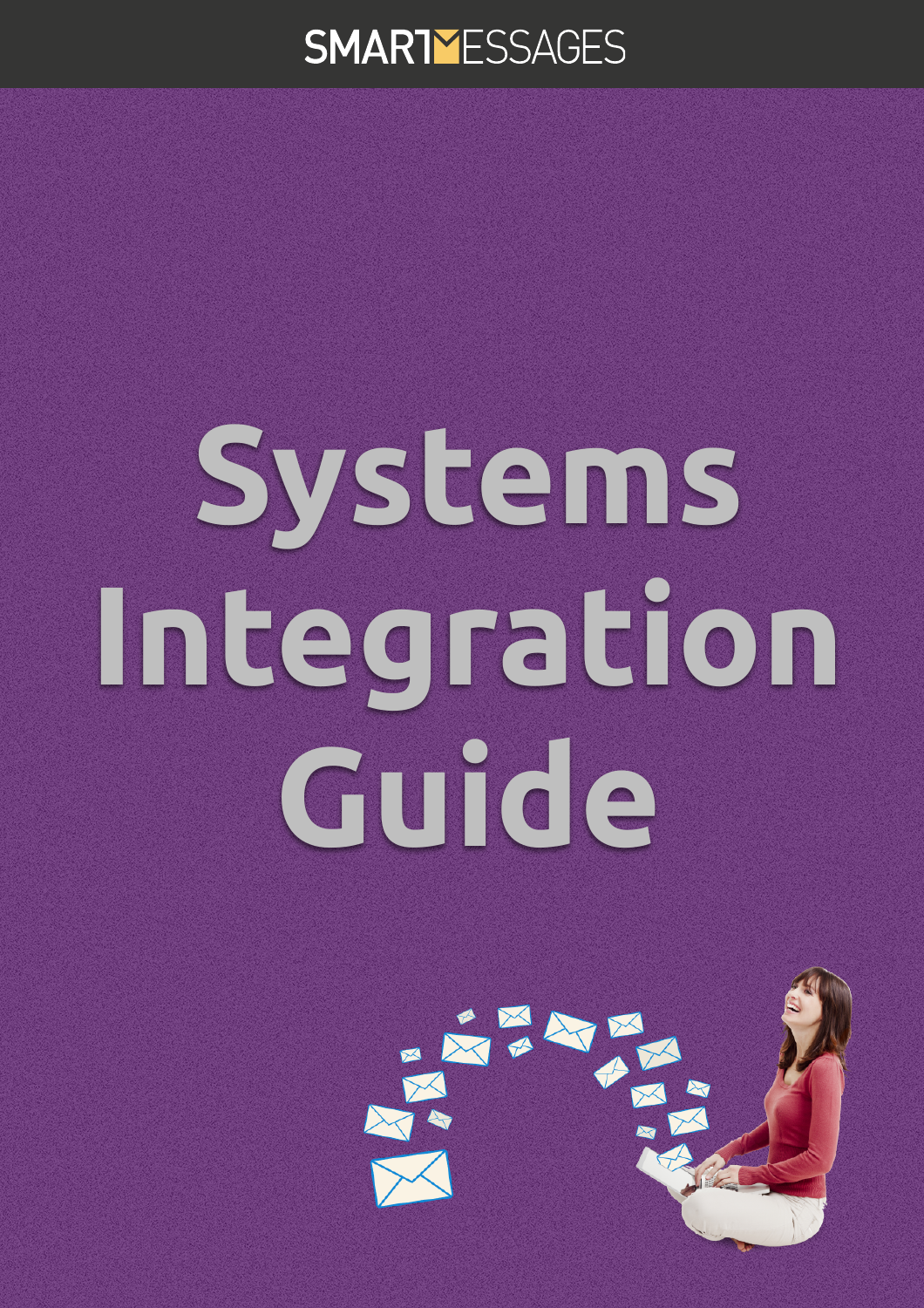| <b>Integrating Systems</b> |   |
|----------------------------|---|
| <b>API</b>                 |   |
| <b>Code Examples</b>       | 1 |
| <b>Call Backs</b>          | 1 |
| <b>RSS</b>                 | 2 |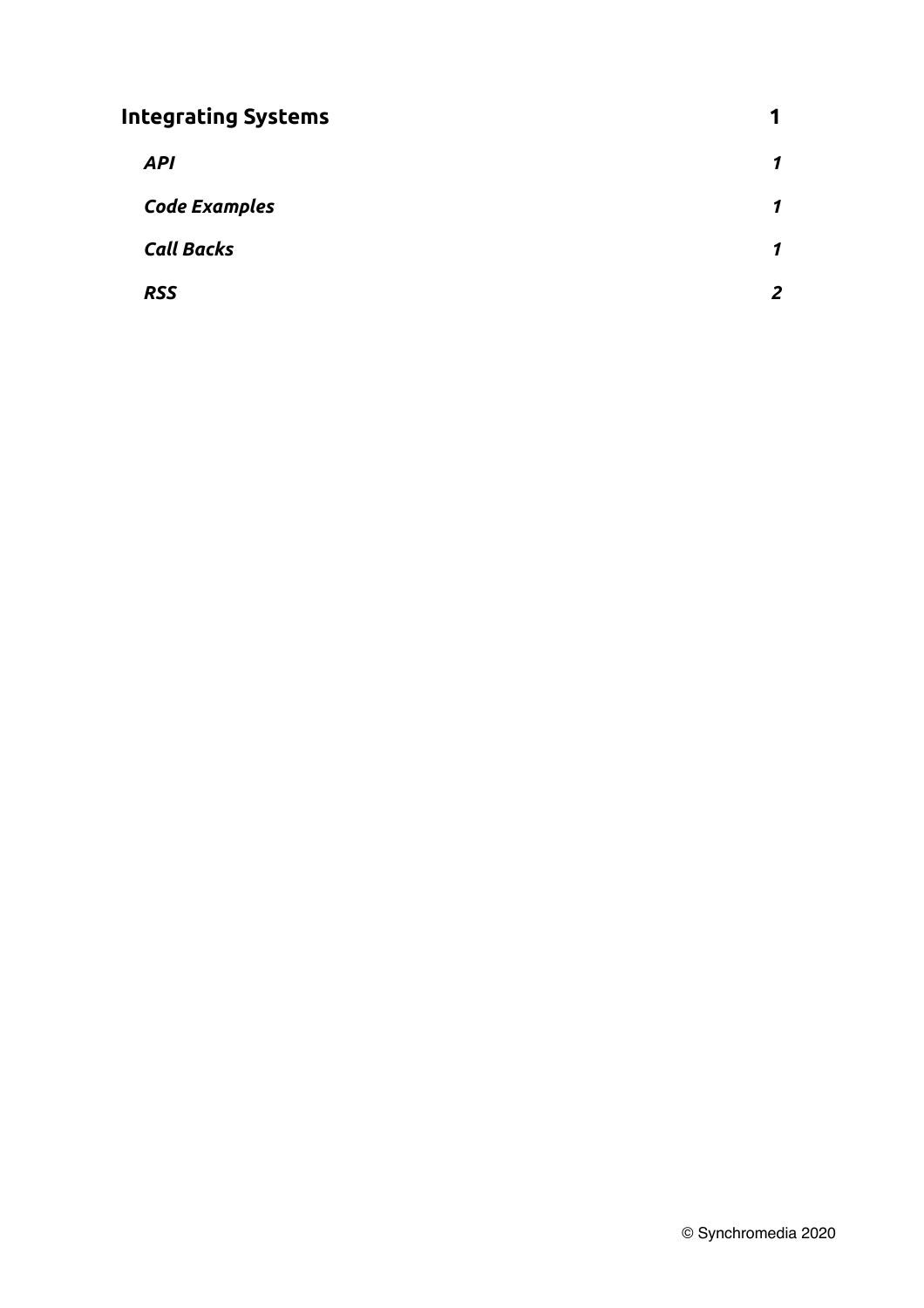### **Integrating Systems**

The assumption is that you have set up an account on Smartmessages and that you have your own web site.

#### **API**

Our API provides access to various useful back-end functions in Smartmessages, in particular getting a list of mailing lists, subscribing and unsubscribing, and getting info on recipients (including mailing history).

#### **Code Examples**

We provide a client wrapper class and sample code for our **API** in PHP which you can find on [GitHub. You will need to substitute your own login ID, password and API key in the example](https://github.com/Synchro/SmartmessagesClients)  script. There's also a .NET library on there. If you write a wrapper for other languages, we'd love to make it available to other users.

If you have any ideas or improvements you'd like to see in our API, please [create an issue](https://github.com/Synchro/SmartmessagesClients/issues) on GitHub, or create a fork and submit a pull request.

#### **Call Backs**

As a simpler alternative to using our API, you may be well-served by our callback system. Instead of writing scripts to interrogate our system, we can tell you when something happens in your account, without you having to keep asking (polling). Callbacks are also known as web hooks, and you can [read more about them here](http://wiki.webhooks.org/).

On your account settings page, you can enable callbacks, provide us with the URL of a script on your site that should receive these callbacks, and select the events that you'd like to receive callbacks for. It's an efficient mechanism because there is only traffic generated when something happens, but at very busy times you may have a lot of requests coming your way! Callbacks are ideal for posting events into CRM systems. For example when someone clicks on a link, it could put them into a follow-up contact queue for sales staff in your CRM.